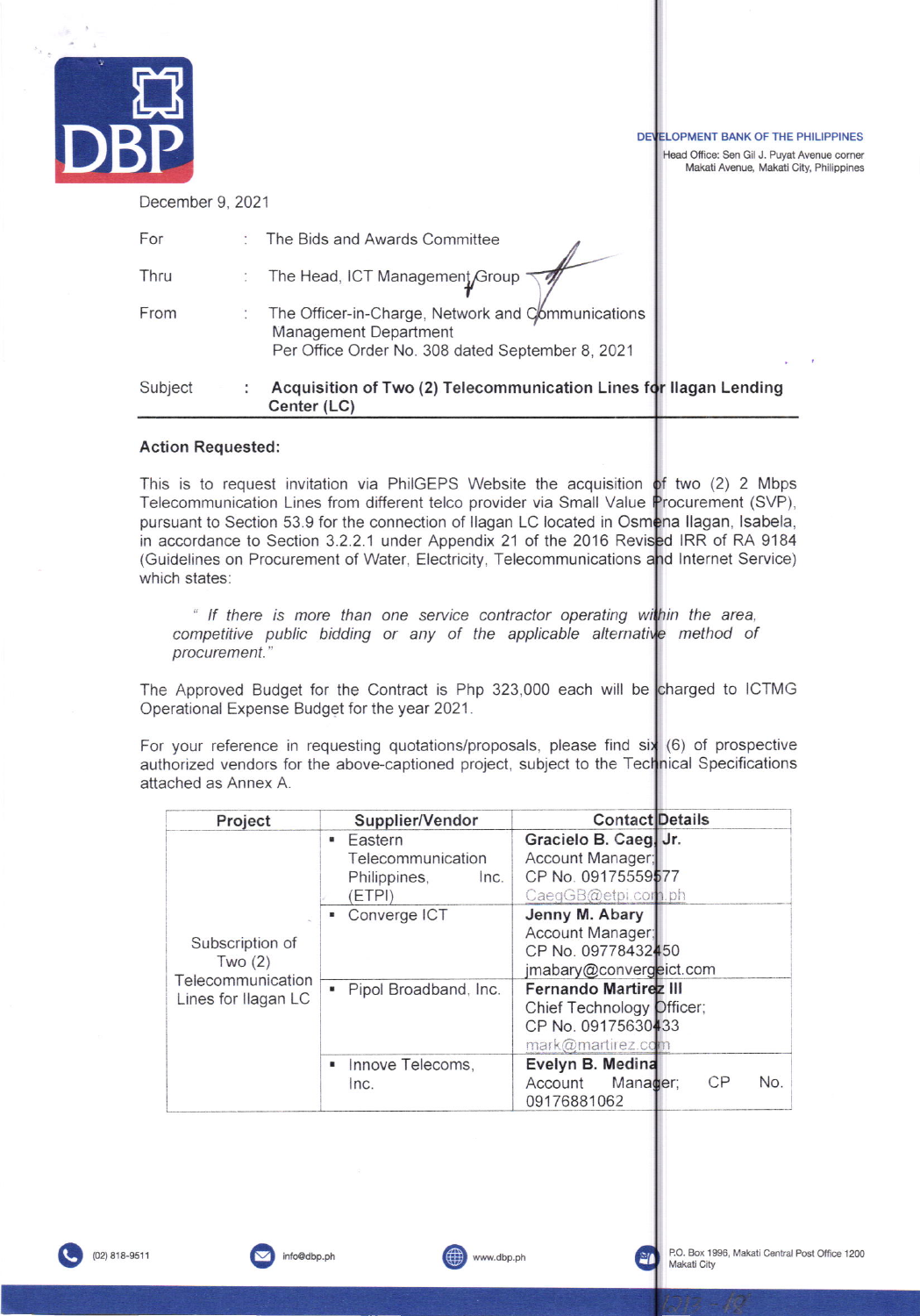|                                                   | ecmedina@globe.com.ph                                                              |     |  |
|---------------------------------------------------|------------------------------------------------------------------------------------|-----|--|
| • Philippine Long<br>Distance Telephone<br>(PLDT) | Glen S. Deles<br>CP<br>Manager;<br>Account<br>09285022633<br>asdeles@plat.com      | No. |  |
| • BC Net, Inc.                                    | Lourdes Buhay<br>CP<br>Account Manager,<br>09663600398<br>lourdesbuhay@mybcnet.net | No. |  |

## Justification:

The telecommunication lines will serve as primary and secondary lines for the connection of online systems and services of llagan Lending Center to the Head Office

The separate lines for the Lending Centers was an instruction of Management Committee (Mancom) per Resolution No. 353 dated August 18, 2020.

## Background:

Philippine Long Distance Telephone (PLDT). The new lines will be dedicated to the Ilagan Currently, Ilagan LC is sharing the connection with Ilagan branch which were provided by Innove Telecoms, Inc. (GLOBE), Eastern Telecommunication Philipines Inc. (ETPI) and Lending Center and expected to provide improvement in the network connection and availability of Branch and Lending Center's online services.

The acquisition is part of the Telecommunication Line Upgrade for Remote Offices approved by Management Committee (Mancom) per Resolution No. 363 dated August 25, 2020 and Board of Directors (BoD) per Resolution No. 575 dated September 16,2020.

Attached are copies of the Mancom and BoD Resolutions for reference.

#### Recommendation:

NCMD recommends approval of the acquisition of two (2) new telecommunication lines for llagan Lending Center separate from branches thru Small Value Procurement (SVP) amounting to Php 646,000 per annum.

Thank you.

REBE REBECCA G. REYES